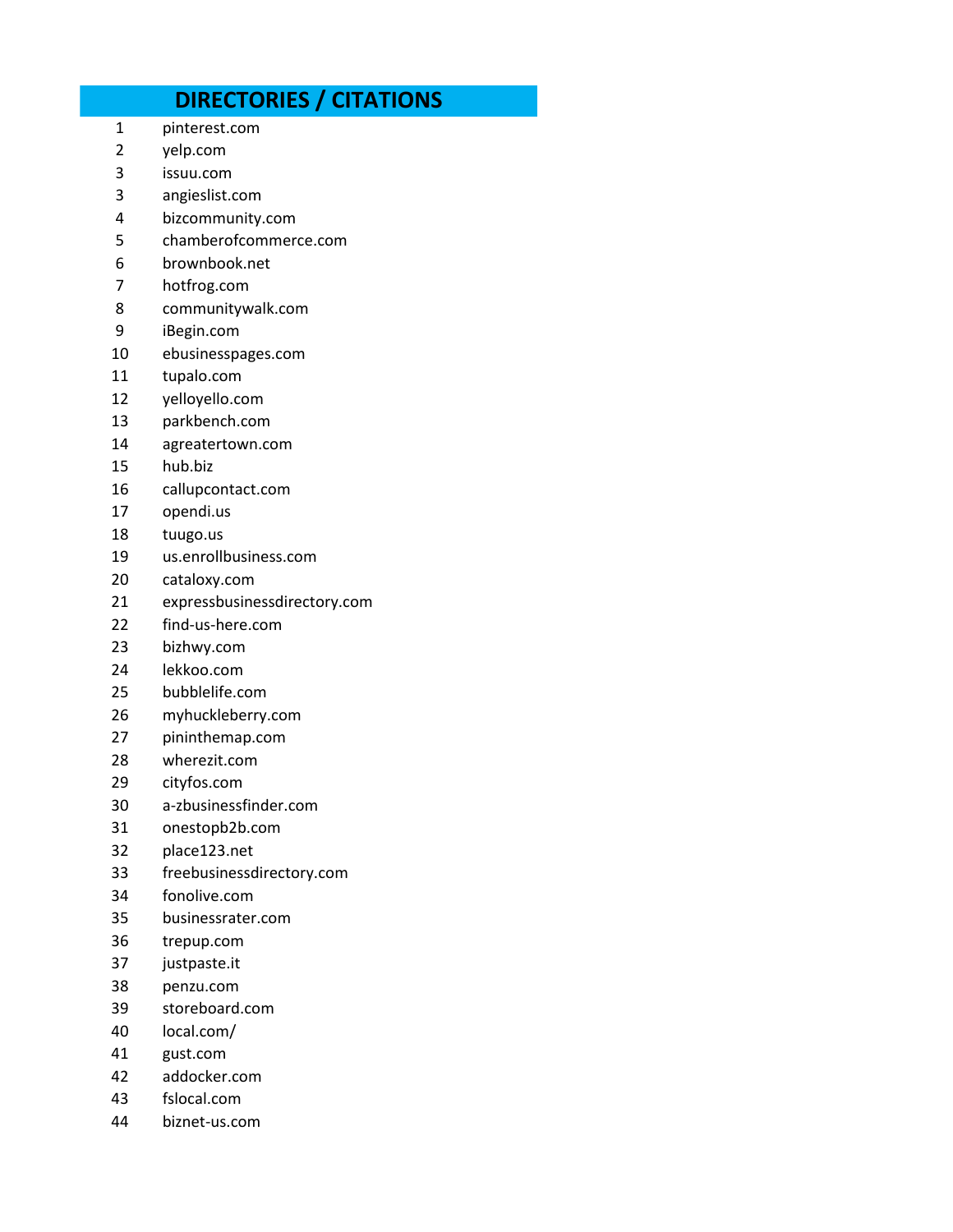- askmap.net
- addyp.com
- spoke.com
- referralkey.com
- classifiedads.com
- macraesbluebook.com
- bizvotes.com
- findmeglutenfree.com
- multifamilybiz.com
- expatriates.com
- usnetads.com
- epage.com
- teleadreson.com
- wand.com
- nethulk.com
- promoteyourbusiness.thomasnet.com
- viesearch.com
- city-map.com
- shopinusa.com
- everymerchant.com
- go4worldbusiness.com
- logisticsworld.com
- lasr.net
- makeitlocal.com
- us.tradeford.com
- travelful.net
- hot-web-ads.com
- infignos.com
- finditguide.com
- ringmybiz.com
- pingdirapp21.directoryup.com
- localsolution.com
- jobshop.com
- supplyfx.com
- usaonlineclassifieds.com
- 4mark.net
- 411.info
- accessoriesfreeads.com
- qtellb2btrade.com
- qtellclassifiedads.com
- n1bestfreeclassifiedads.com
- qtellbuyandsell.com
- qtellelectronicsexpress.com
- qtellfreedownloadtrader.com
- qtellhousehunter.com
- qtelljoblotsforum.com